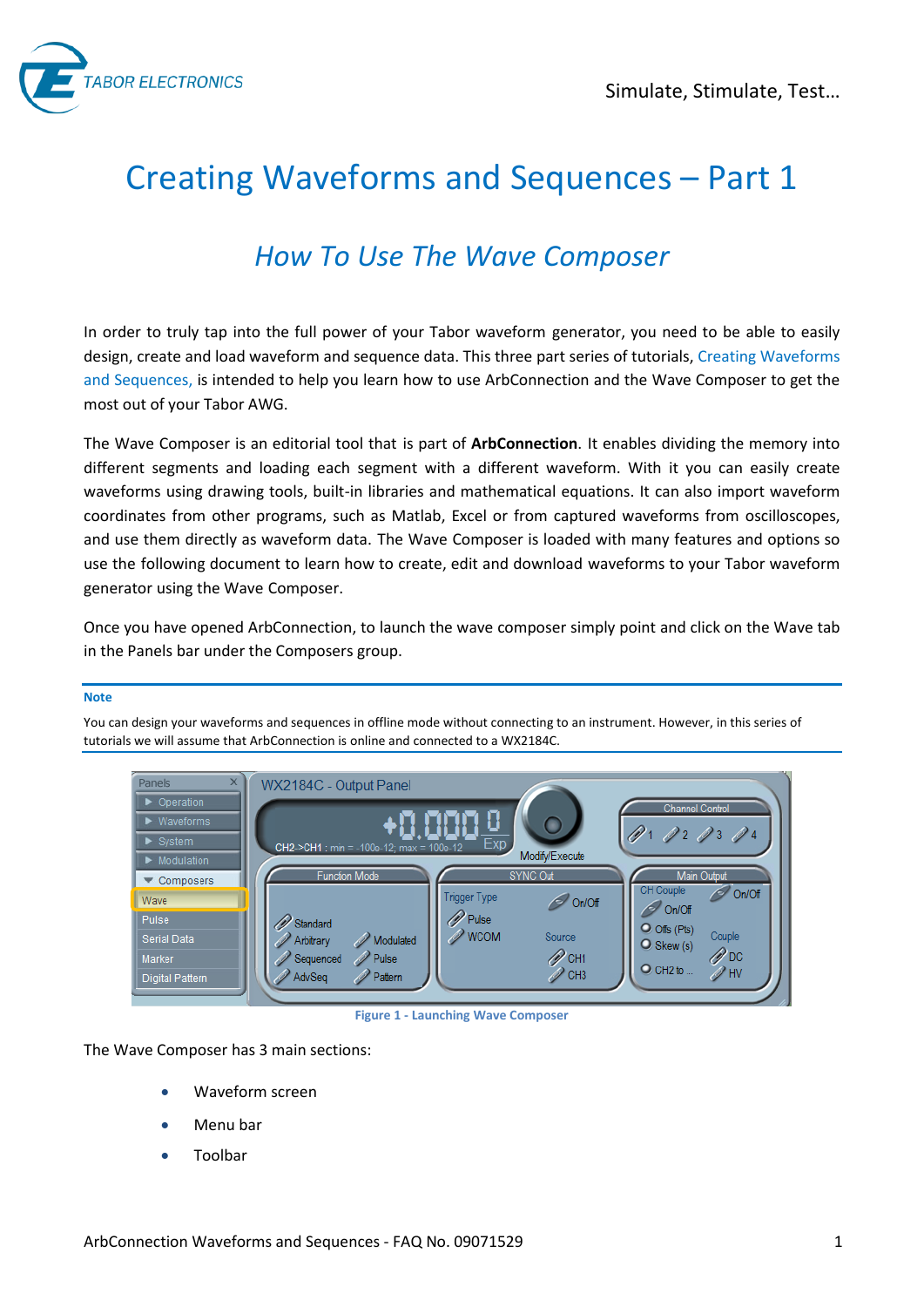

### 1. The Waveform Screen

The waveform screen has two axes – vertical and horizontal. The vertical axis represents the instrument's vertical or DAC resolution. For example, the WX series has a 14 bit DAC and so the axis is labeled from -8192 through 8191 for a total of 16384 points. The horizontal axis, represents the number of points (or wavelength) of the selected segment, by default this is 1024 points (from point 0 to 1023). This number can be changed using the Wavelength field in the Toolbar. Note, the wavelength must meet the minimum, maximum and resolution limitations depending on your instrument and the memory option installed. You can change the number of the segment you are creating/editing by changing the active segment field. Remember to click on the Apply button once any changes were made.



**Figure 2 - The Wave composer** 

# 2. The Menu Bar

The Menu Bar provides access to standard Windows commands such as File and View. In addition, there are **ArbConnection-**specific commands such as Edit, Wave and Download.

#### **2.1 File Menu**

 *New Waveform* - The New Waveform command creates a new waveform and is destructive to the displayed waveform.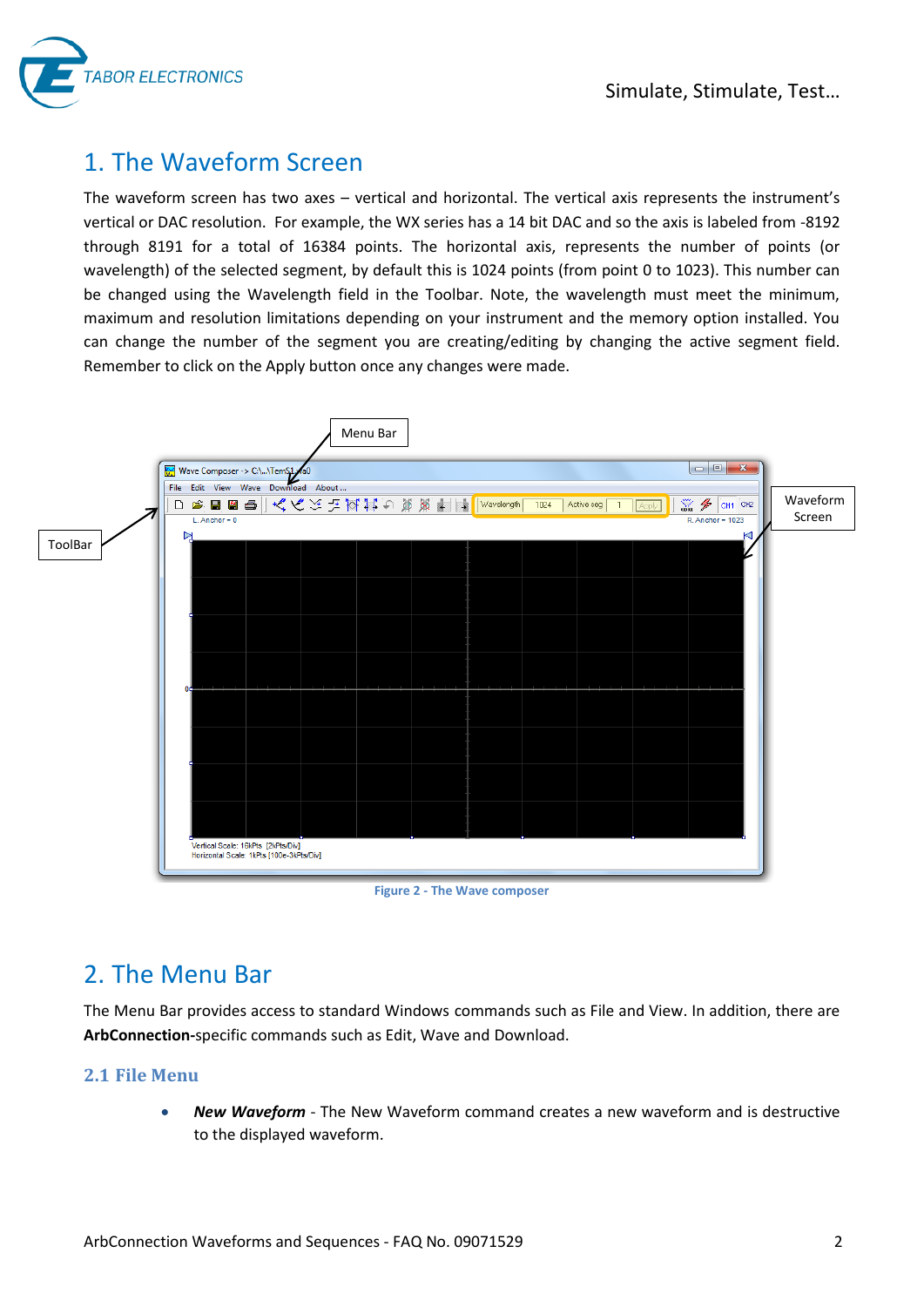

- *Open Waveform…*  This command is very useful for converting waveform files to a format that is acceptable by the Wave Composer. The Open Waveform command can convert ASCII. \*CSV (comma delimited text), \*PRN (space delimited text), \*txt and two Lecroy formats \*trc and \*.0\*. The file that is opened is automatically converted to \*.wav format.
- *Save Waveform*  The Save Waveform command will store your active waveform in your waveform generator directory as a binary file with an \*.wav extension.
- *Save Waveform As…*  will let you select name, location and format for your waveform file.
- *Print*  With this command you may print the active Waveform Window.
- *Exit*  The Exit command ends the current Wave Composer session.

#### **2.2 Edit Menu**

- *Autoline* Lets you draw straight-line segments. Right click on the mouse button to terminate this operation.
- **Sketch Lets you draw free-hand segments.**
- **Smooth Lets you smooth-out rough transitions on your waveform. Place the anchors on the** left and right of your waveform segment and select the Smooth command.
- Filter The Filter used with this command is moving average. This is done by recalculating each point as an average of symmetrical number of adjacent points. Place the anchors as boundaries on the left and right of the selected segment.
- *Invert* Lets you invert entire waveforms, or marked segments of waveforms.
- *Trim Left* The trim left command lets you trim waveforms to the left of the anchor point.
- **Trim Right** The trim right command lets you trim waveforms to the right of the anchor point.
- *Unmark* The unmark command resets the anchor positions to point 0 and the last waveform point.
- *Undo* The Undo command undoes the last editing operation.

#### **2.3 View Menu**

- *Zoom-In* The zoom-in command operates between anchors. Anchors are marked as left and right hand triangles.
- *Zoom-Out* The zoom-out restores the screen to display the complete waveform.
- *Channel 1/ Channel 2* Updates the waveform screen with the Channel 1/2 waveform.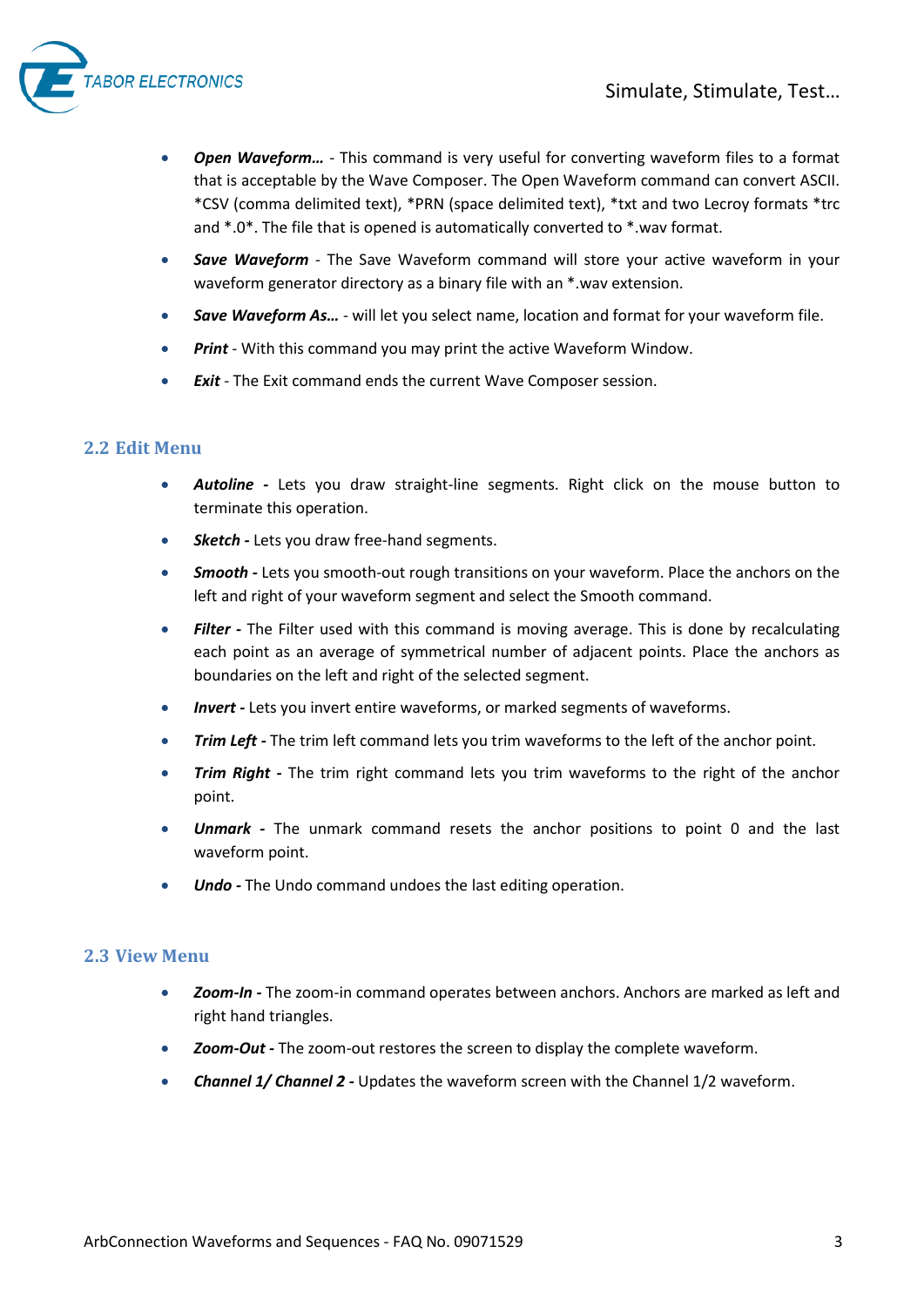

#### Simulate, Stimulate, Test…



**Figure 3 - Waveform Zoom, the right image is a zoom in of the area shown in the left image.** 

#### **2.4 Wave Menu**

The Wave Commands let you create waveforms on the screen. The Wave command has a library of 9 waveforms: Sine, Triangle, Square, Sinc, Gaussian, Exponent, Pulse, Noise, DC, PWM and cardiac ECG. It also lets you create waveforms by invoking the Equation Editor.

#### **2.4.1 Creating Waveforms from the Built-in Library**

Use the following procedure to create sine waveforms from the built-in library. Click on Wave, and then Sine, the dialog box as shown below will appear. You can now start programming parameters that are available in this box:

- *Start Point* Defines the first point where the created waveform will start.
- *End Point* Defines where the created waveform will end.
- *Cycles* The Cycles parameter defines how many sine cycles will be created within the specified start and end points.
- *Amplitude* 14-bit of vertical resolution define 16,384 incremental steps. The Amplitude parameter defines how many of these steps are used for generating the waveform.
- *Start Phase* The Start Phase parameter defines the angle at which the sine will start.
- **Power** Determine the power of the sine:  $sin^n(wt + \Phi)$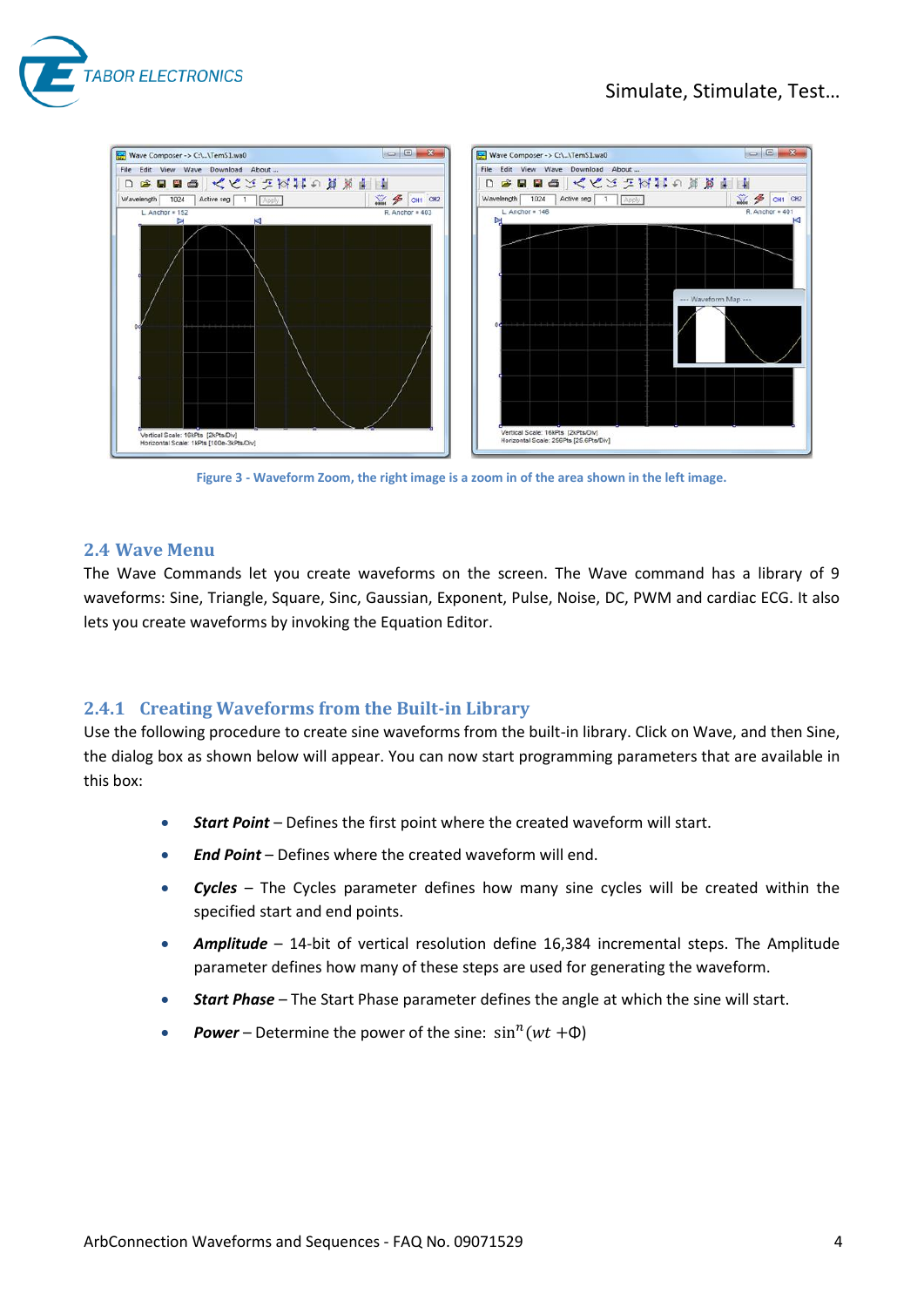



**Figure 4 -Constructing different waveforms using the Anchors and wave properties** 

#### **2.4.2 Equation Editor**

One of **ArbConnection**'s most powerful features, and probably the most useful, is the Equation Editor. The Equation Editor lets you write equations the same way as you would on a blank piece of paper. Just write it and **ArbConnection** processes the mathematical expressions and converts them into waveform coordinates displayed on the waveform screen.

| <b>Equation Editor</b>                           |                                                     |                                                             |                          | g<br>$\mathbf{x}$  |
|--------------------------------------------------|-----------------------------------------------------|-------------------------------------------------------------|--------------------------|--------------------|
| Anchor<br>10<br>Start (pts)<br>1023<br>End (pts) | Waveform Amplitude<br>8191<br>Max<br>$-8192$<br>Min | Level Adjuster<br>Auto_Scaling<br>Cycles<br>C Original<br>1 | $\odot$ Scale            | Preview<br>Default |
| Equation<br>$Amplitude(p) =$                     | Insert Wave                                         | History <sup>-</sup><br>Clear<br>Open                       | Save                     | Cancel<br>ΟK       |
| Aliases >>                                       |                                                     |                                                             | $\overline{\phantom{a}}$ |                    |

**Figure 5: Equation editor dialog box.**

For detailed information on how to use the equation editor refer to Part 2 of this tutorial series.